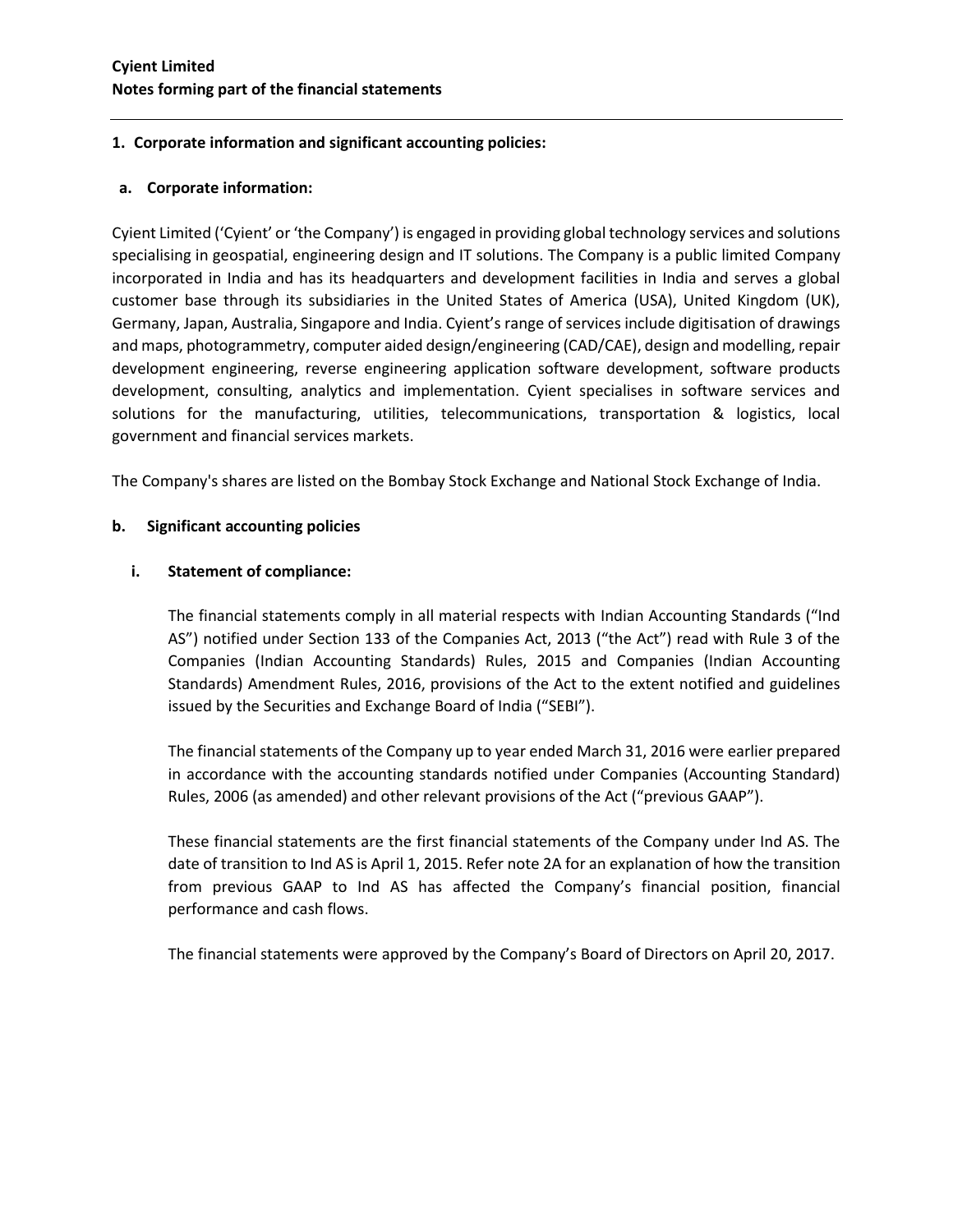### *ii. Basis of preparation and presentation:*

These financial statements have been prepared on a historical cost basis except for certain financial instruments that are measured at fair values at the end of each reporting period, as explained in the accounting policies below.

Fair value is the price that would be received to sell an asset or paid to transfer a liability in an orderly transaction between market participants at the measurement date, regardless of whether that price is directly observable or estimated using another valuation technique. In estimating the fair value of an asset or liability, the Company takes into account the characteristics of the asset or liability of market participants would take those characteristics into account when pricing the asset or liability at the measurement date. Fair value for measurement and / or disclosure purposes in these financial statements is determined on such a basis, except for share-based payment transactions that are within the scope of Ind AS 102, leasing transactions that are within the scope of Ind AS 17, and measurements that have some similarities to fair value but are not fair value, such as value in use in Ind AS 36.

In addition, for financial reporting purposes, fair value measurements are categorized into Level 1, 2, or 3 based on the degree to which the inputs to the fair value measurements are observable and the significance of the inputs to the fair value measurement in its entirety, which are described as follows:

- Level 1 inputs are quoted prices (unadjusted) in active markets for identical assets or liabilities that the entity can access at the measurement date;
- Level 2 inputs are inputs, other than quoted prices included within Level 1, that are observable for the asset or liability, either directly or indirectly; and
- Level 3 inputs are unobservable inputs for the asset or liability.

# **iii. Use of estimates:**

The preparation of the financial statements in conformity with Ind AS requires the management to make estimates and assumptions considered in the reported amounts of assets and liabilities and disclosures relating to contingent liabilities as at the date of the financial statements and the reported amounts of income and expenditure for the periods presented.

The management believes that the estimates used in preparation of the financial statements are prudent and reasonable.

Future results could differ from these estimates – estimates and underlying assumptions are reviewed on an ongoing basis. The effects of changes in accounting estimates are reflected in the financial statements in the period in which results are known and, if material, are disclosed in the financial statements.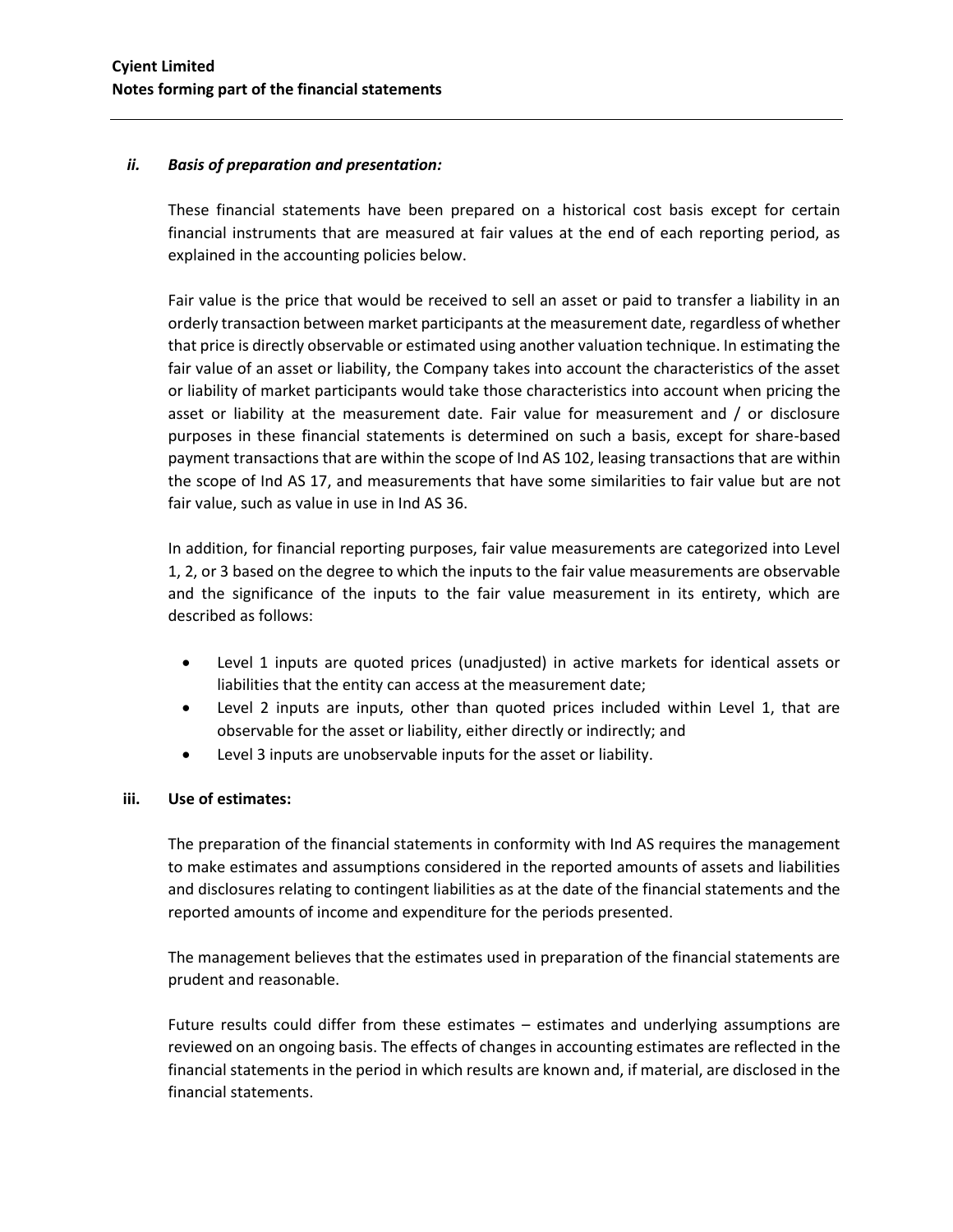In particular, information about significant areas of estimation uncertainty and critical judgments in applying accounting policies that have the most significant effect on the amounts recognized in the financial statements is included in the following notes:

- Useful lives of property, plant and equipment and intangible assets
- Assets and obligations relating to employee benefits
- Share based payments
- Evaluation of recoverability of deferred tax assets
- Financial instruments
- Measurement of recoverable amounts of cash-generating units
- Provisions and contingencies

#### **iv. Foreign currency translation**

In preparing the financial statements of the Company, transactions in currencies other than the entity's functional currency (foreign currencies) are recognised at the rates of exchange prevailing at the dates of the transactions. At the end of each reporting period, monetary items denominated in foreign currencies are retranslated at the rates prevailing at that date. Nonmonetary items carried at fair value that are denominated in foreign currencies are remeasured at the rates prevailing at the date when the fair value was determined. Non-monetary items that are measured in terms of historical cost in a foreign currency are not remeasured.

Exchange differences on monetary items are recognised in profit or loss in the period in which they arise.

# *Functional currency*

The functional currency of the Company is the Indian rupee. These financial statements are presented in Indian rupees (rounded off to million).

# *Transactions and translations*

Foreign-currency denominated monetary assets and liabilities are translated into the relevant functional currency at exchange rates in effect at the balance sheet date. The gains or losses resulting from such translations are included in net profit in the Statement of Profit and Loss. Nonmonetary assets and non-monetary liabilities denominated in a foreign currency and measured at fair value are translated at the exchange rate prevalent at the date when the fair value was determined. Non-monetary assets and non-monetary liabilities denominated in a foreign currency and measured at historical cost are translated at the exchange rate prevalent at the date of the transaction.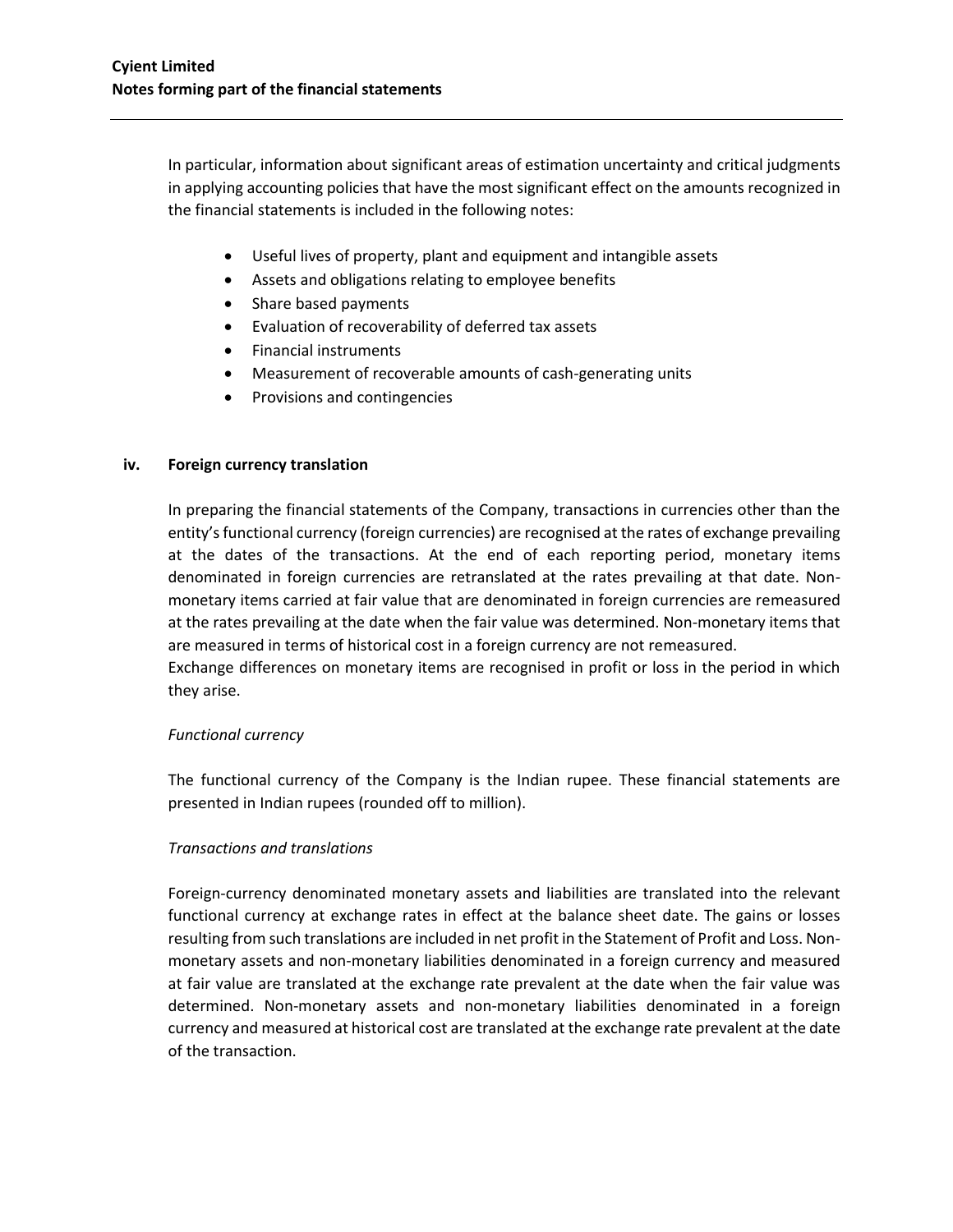Transaction gains or losses realized upon settlement of foreign currency transactions are included in determining net profit for the period in which the transaction is settled.

#### **v. Income taxes:**

The income tax expense or credit for the period is the tax payable on the current period's taxable income based on the applicable income tax rate adjusted by changes in deferred tax assets and liabilities attributable to temporary differences and to unused tax losses.

Current and deferred tax is recognised in profit or loss, except to the extent that it relates to items recognised in other comprehensive income or directly in equity. In this case, the tax is also recognised in other comprehensive income or equity, respectively.

The current income tax and deferred income tax is calculated on the basis of the tax laws enacted or substantively enacted at the end of the reporting period where the Company operates and generate taxable income.

Deferred income tax is provided in full, using the balance sheet method, on temporary differences arising between the tax bases of assets and liabilities and their carrying amounts in the financial statements. However, deferred tax liabilities are not recognised if they arise from the initial recognition of goodwill. Deferred income tax is also not accounted for if it arises from initial recognition of an asset or liability in a transaction other than a business combination that at the time of the transaction affects neither accounting profit nor taxable profit (tax loss).

Deferred tax assets are recognised for all deductible temporary differences and unused tax losses only if it is probable that future taxable amounts will be available to utilise those temporary differences and losses.

Deferred tax liabilities are not recognised for temporary differences between the carrying amount and tax bases of investments in subsidiaries, branches and associates and interest in joint arrangements where the Company is able to control the timing of the reversal of the temporary differences and it is probable that the differences will not reverse in the foreseeable future.

Deferred tax assets are not recognised for temporary differences between the carrying amount and tax bases of investments in subsidiaries, branches and associates and interest in joint arrangements where it is not probable that the differences will reverse in the foreseeable future and taxable profit will not be available against which the temporary difference can be utilised.

Deferred tax assets and liabilities are offset when there is a legally enforceable right to offset current tax assets and liabilities and when the deferred tax balances relate to the same taxation authority. Current tax assets and tax liabilities are offset where the entity has a legally enforceable right to offset and intends either to settle on a net basis, or to realise the asset and settle the liability simultaneously.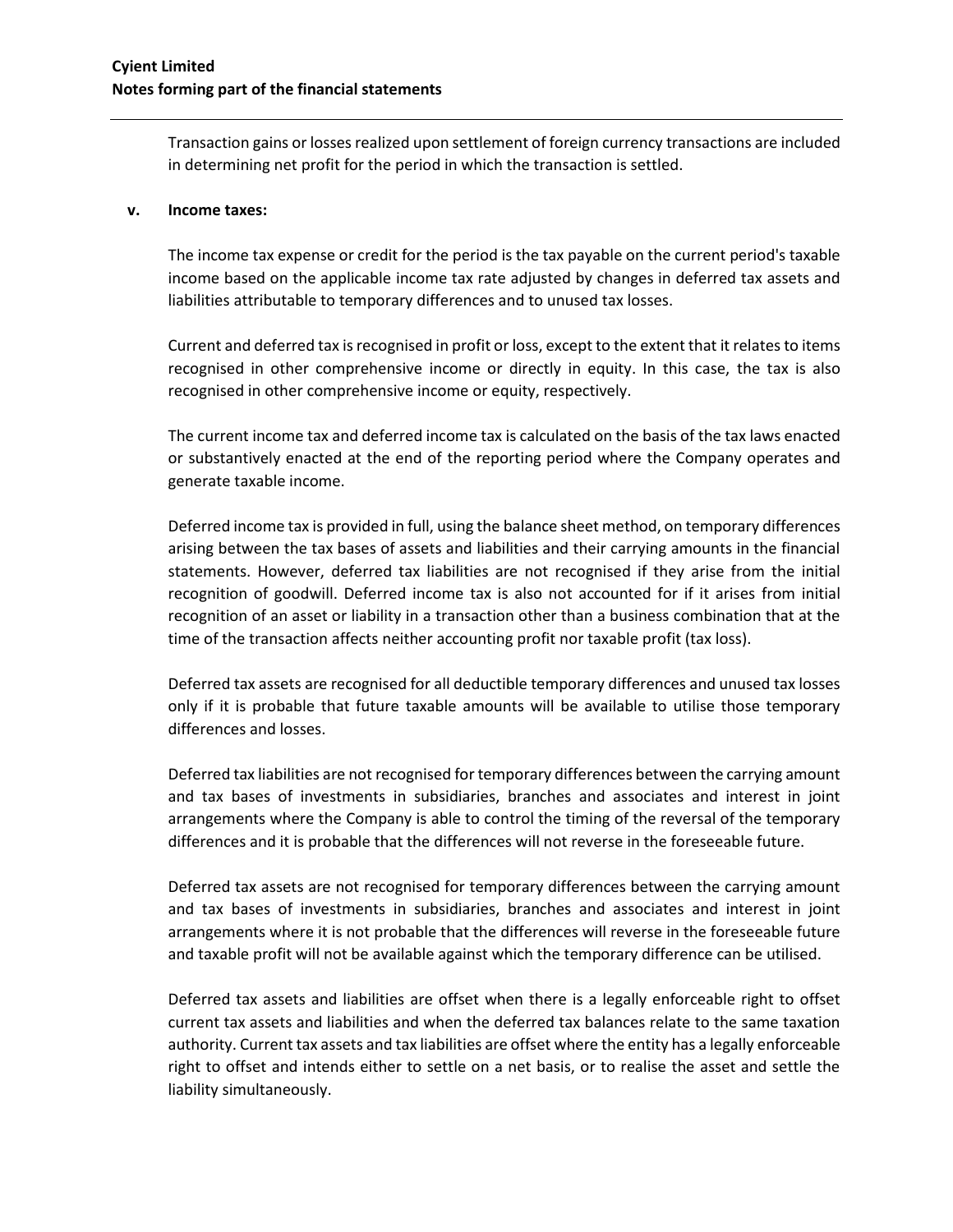Minimum alternate tax (MAT) credit is recognised as an asset only when and to the extent there is convincing evidence that the Company will pay normal income tax during the specified period. The Company reviews the MAT credit at each balance sheet date and writes down the carrying amount of MAT credit entitlement to the extent there is no longer convincing evidence to the effect that the Company will pay normal income tax during the specified period.

#### **vi. Leases:**

#### **As a lessee:**

At the inception of each lease, the lease arrangement is classified as either a finance lease or an operating lease, based on the substance of the lease arrangement.

#### *Operating leases:*

Leases in which a significant portion of the risks and rewards of ownership are not transferred to the Company as lessee are classified as operating leases. Payments made under operating leases (net of any incentives received from the lessor) are charged to profit or loss on a straight-line basis over the period of the lease unless the payments are structured to increase in line with expected general inflation to compensate for the lessor's expected inflationary cost increases.

#### **As a lessor:**

# *Operating lease:*

Lease income from operating leases where the Company is a lessor is recognised in income on a straight-line basis over the lease term unless the receipts are structured to increase in line with expected general inflation to compensate for the expected inflationary cost increases. The respective leased assets are included in the balance sheet based on their nature.

#### **vii. Earnings per share:**

The Company presents basic and diluted earnings per share ("EPS") data for its ordinary shares. Basic EPS is calculated by dividing the profit or loss attributable to ordinary shareholders of the Company by the weighted average number of ordinary shares outstanding during the year.

Diluted EPS is determined by adjusting the profit or loss attributable to ordinary shareholders and the weighted average number of ordinary shares outstanding for the effects of all dilutive potential ordinary shares, which includes all stock options and restricted stock units granted to employees.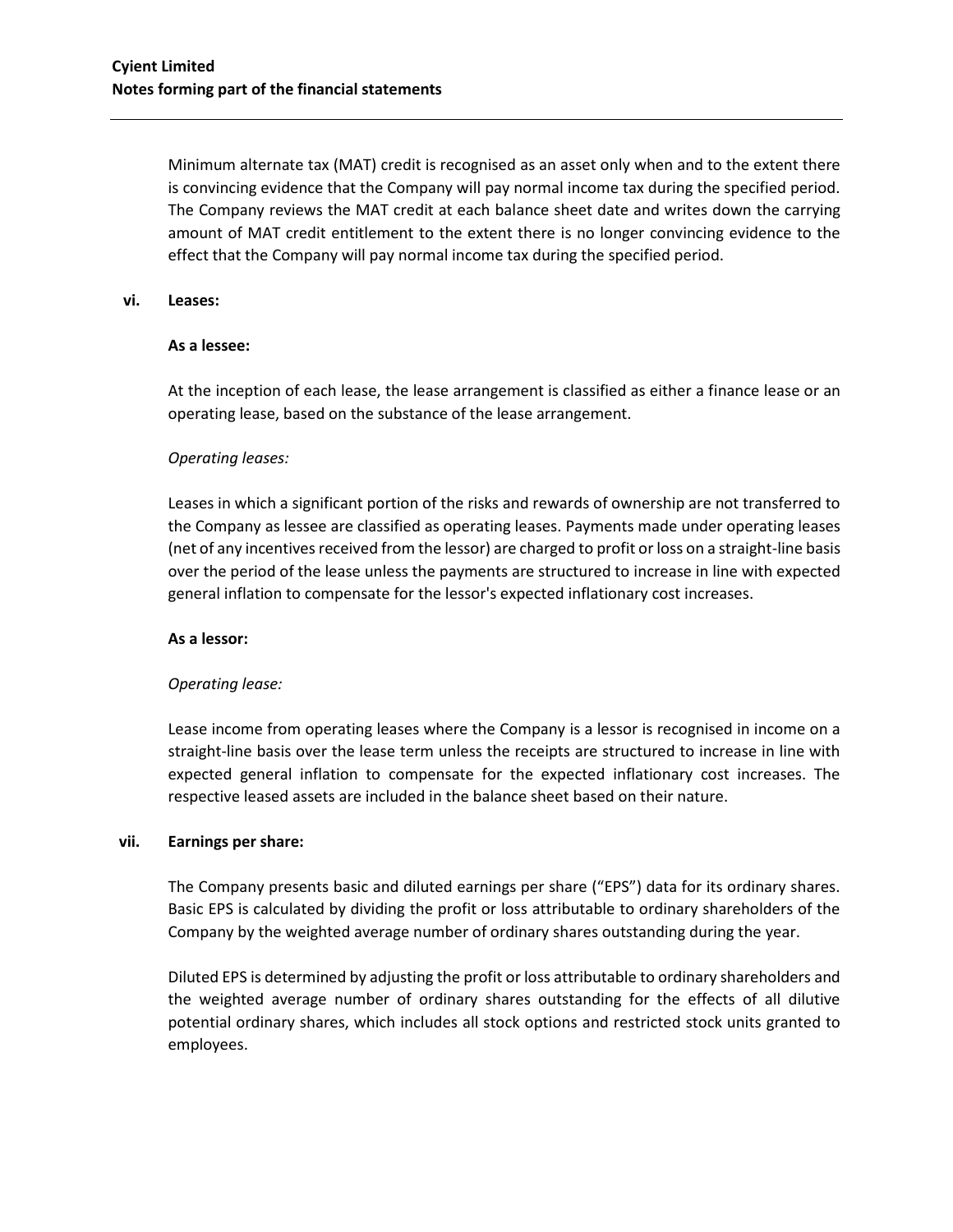#### **viii. Provisions**

Provisions are recognised when the Company has a present legal or constructive obligation as a result of past events, it is probable that an outflow of resources will be required to settle the obligation and the amount can be reliably estimated.

Provisions are measured at the present value of management's best estimate of the consideration required to settle the present obligation at the end of the reporting period. The discount rate used to determine the present value is a pre-tax rate that reflects current market assessments of the time value of money and the risks specific to the liability. The increase in the provision due to the passage of time is recognised as interest expense. Provisions are not recognised for future operating losses.

#### *Warranty costs:*

Post-sales client support and warranty costs are estimated by the management on the basis of technical evaluation and past experience of costs. Provision is made for the estimated liability in respect of warranty costs in the year of recognition of revenue and is included in the Statement of Profit and Loss. The estimates used for accounting for warranty costs are reviewed periodically and revisions are made as and when required.

#### **ix. Share based payments**

Stock options are granted to the associates of the Company under various stock option schemes established after June 19, 1999. These stock options are measured at the fair value of the equity instruments at the grant date.

The fair value determined at the grant date of the stock options is expensed on a straight-line basis over the vesting period, based on the Company's estimate of the equity instruments that will eventually vest, with a corresponding increase in equity.

At the end of each reporting period, the Company revises its estimate of the number of equity instruments expected to vest. The impact of the original estimates, if any, is recognised in profit or loss such that the cumulative expense reflects the revised estimate, with a corresponding adjustment to the equity-settled employee benefits reserve.

The fair value of the amount payable to the employees in respect of Restricted Stock Units (RSU) which are settled in equity and cash are recognised as an expense with a corresponding increase in stock option reserve and liabilities, in the period during which the employees become unconditionally entitled to payment.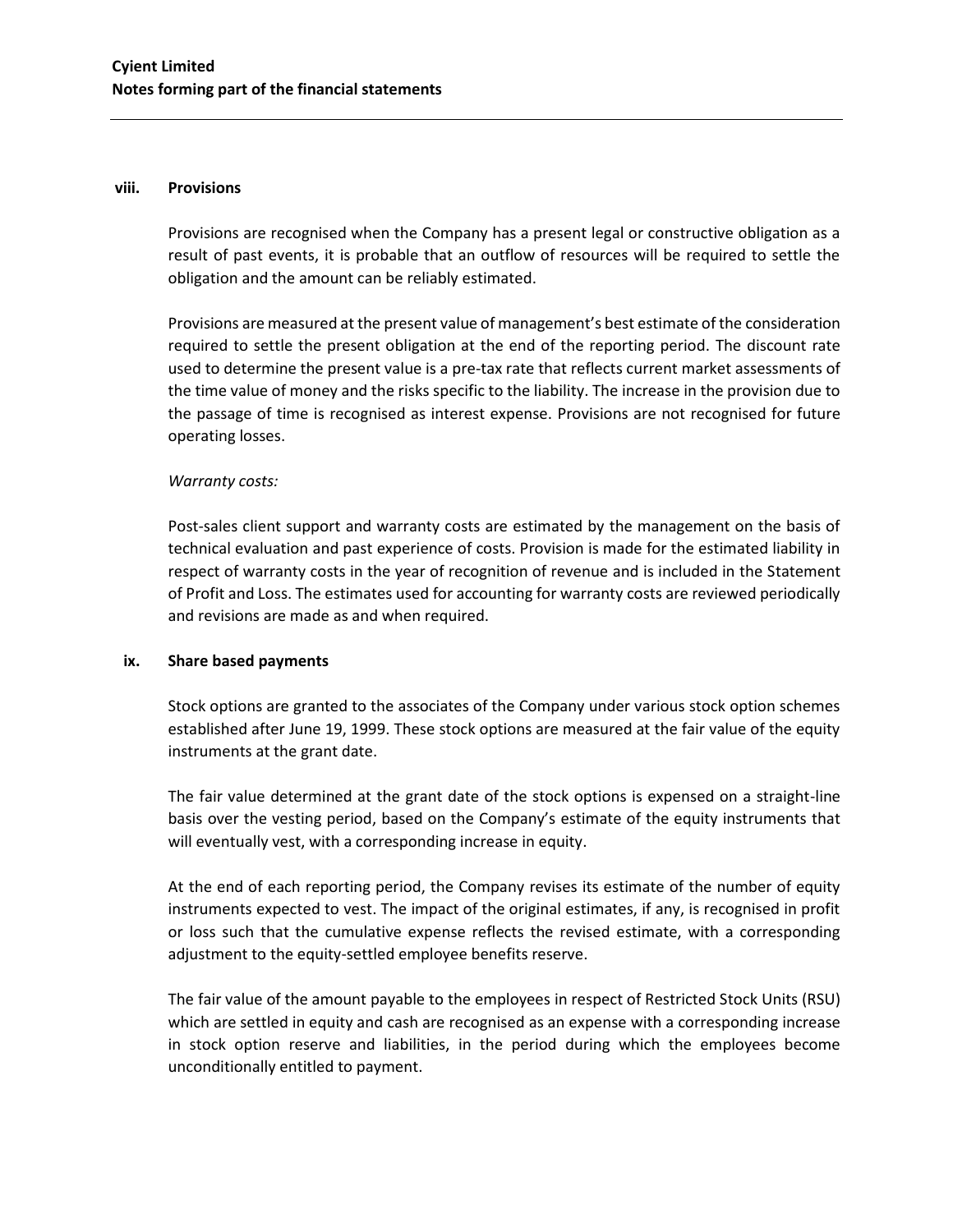The equity settlement component is not remeasured at each reporting date. The cash settlement component is remeasured at each reporting date and at settlement date based on the fair value of the RSUs. Any change in the liability is recognised in the statement of profit and loss.

### **x. Cash and cash equivalents:**

Cash comprises cash on hand, in bank and demand deposits with banks. The Company considers all highly liquid financial instruments, which are readily convertible into cash and have original maturities of three months or less from the date of purchase, to be cash equivalents. Such cash equivalents are subject to insignificant risk of changes in value.

Cash flows are reported using indirect method, whereby profit / (loss) after tax is adjusted for the effects of transaction of non- cash nature and any deferrals or accruals of past or future cash receipts or payments. The cash flows from operating, investing and financing activities of the Company are segregated based on the available information.

#### **xi. Research and development**

Research costs are expensed as incurred. Development costs are expensed as incurred unless technical and commercial feasibility of the project is demonstrated, future economic benefits are probable, the Company has intention and ability to complete and use the asset and the costs are reliably measure, in which case such expenditure is capitalised. The amount capitalised comprises expenditure that can be directly attributed or allocated on a reasonable and consistent basis to creating, producing and making the asset ready for its intended use.

#### **xii. Revenue**

Revenue is measured at the fair value of the consideration received or receivable.

The Company recognises revenue when the amount of revenue can be reliably measured, it is probable that future economic benefits will flow to the entity and specific criteria have been met for each of the Company's activities as described below:

# *Income from services:*

Revenue recognition depends on the arrangements with the customer which are either on "Time and material" or on a "Time bound fixed price" basis.

Revenue from software services performed on a "time and material" basis is recognised as and when services are performed.

The Company also performs work under "Time bound fixed-price" arrangements, under which customers are billed, based on completion of specified milestones or on the basis of efforts spent as per terms of the contracts. Revenue from such arrangements is recognised over the life of the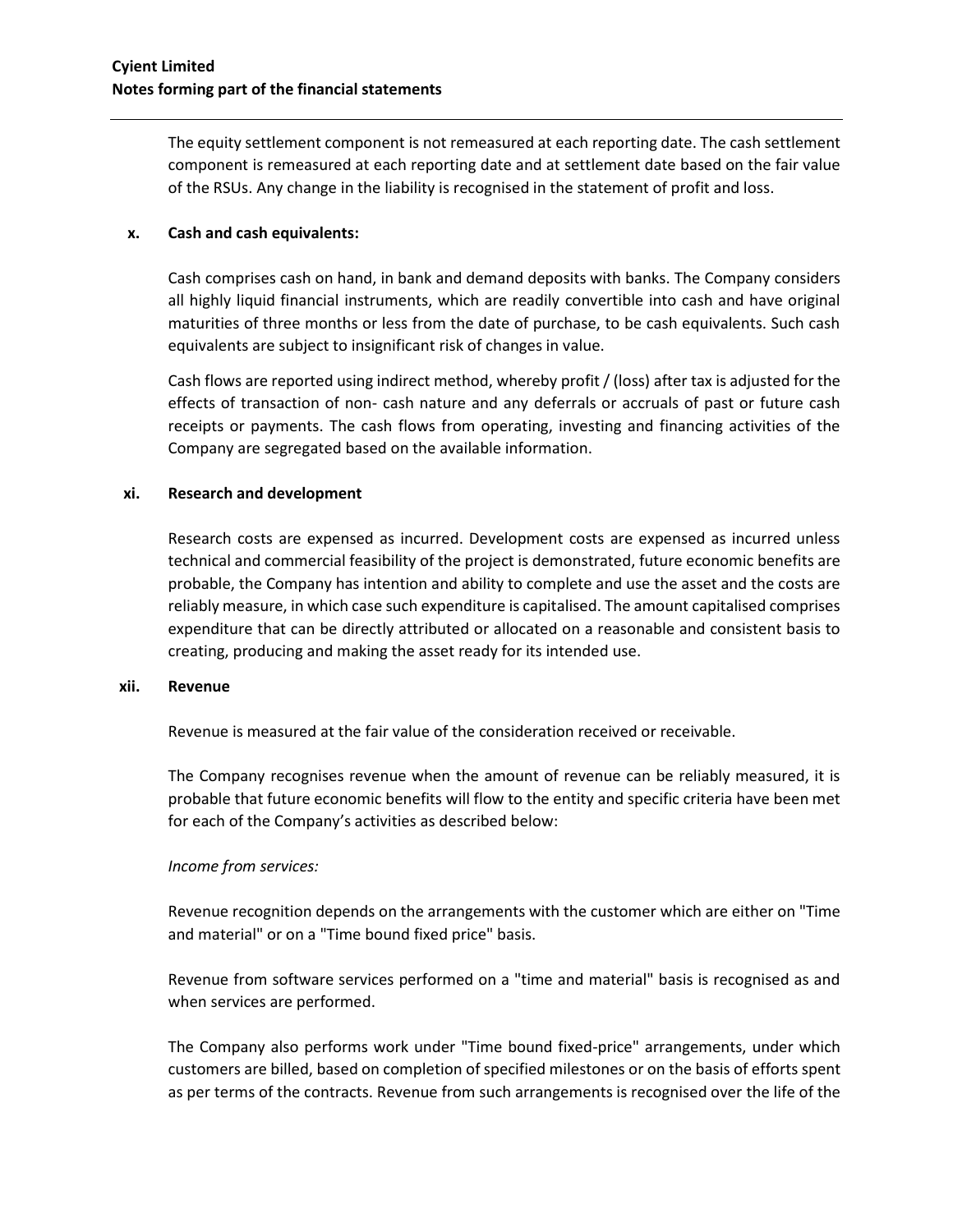contract using the percentage completion method. The cumulative impact of any revision in estimates of the percentage of work completed is reflected in the year in which the change becomes known. Provision for estimated losses on such engagements is made in the year in which such loss becomes probable and can be reasonably estimated.

Revenue from sale of equipment is recognised when the product has been delivered, in accordance with the sales contract.

Revenues from fixed-price maintenance contracts are recognised pro-rata over the period of the contract in which the services are rendered.

Revenue is net of volume discounts / price incentives which are estimated and accounted for based on the terms of the contracts and also net of applicable indirect taxes.

Amounts received or billed in advance of services performed are recorded as unearned revenue. Unbilled revenue represents amounts recognised based on services performed in advance of billings in accordance with contract terms and is net of estimated allowances for uncertainties and provision for estimated losses.

#### **xiii. Other income**

Income from interest is recognised on a time proportion basis taking into account the amount outstanding and rate applicable in the transaction using the effective interest method.

Dividend income is recognised when the Company's right to receive dividend is established.

Foreign currency gains and losses are reported on a net basis. This includes the changes in the fair value of foreign exchange derivative instruments, which are accounted at fair value through profit or loss.

#### **xiv. Property, plant and equipment**

Property, plant and equipment are stated at cost, less accumulated depreciation and impairment, if any. Costs directly attributable to the acquisition are capitalized until the property, plant and equipment are ready for use, as intended by management.

The Company depreciates property, plant and equipment over their estimated useful lives using the straight-line method as per the useful life prescribed in Schedule II to the Companies Act, 2013 except in respect of the following categories of assets, in whose case the life of the assets has been assessed, as under, based on technical advise, taking into account the nature of the asset, the estimated usage of the asset, the operating conditions of the asset, past history of replacement, anticipated technological changes, manufacturers warranties and maintenance support. Freehold land is not depreciated.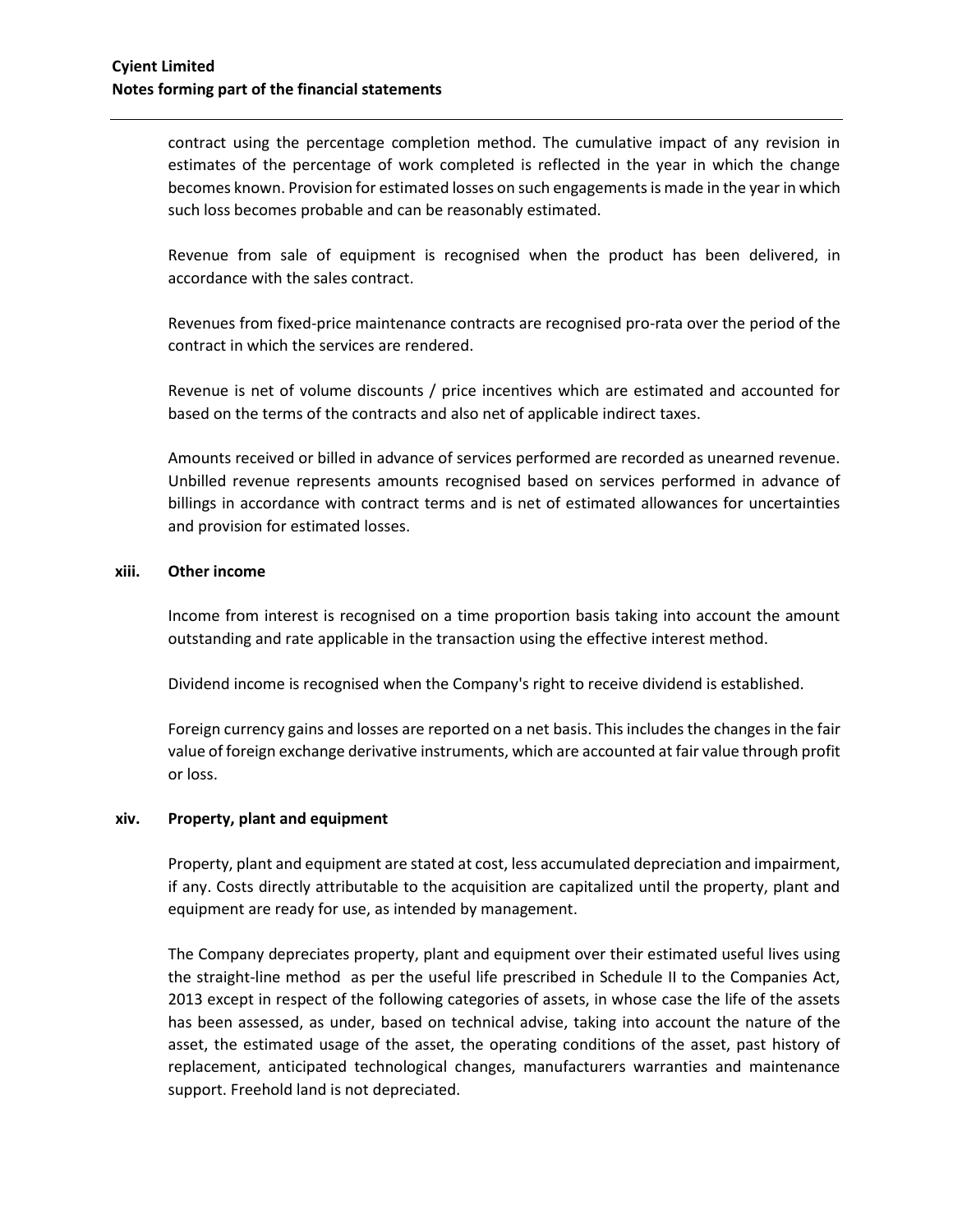| Type of asset          | Useful life                                 |
|------------------------|---------------------------------------------|
| <b>Building</b>        | 28 years                                    |
| Plant and equipment    | 10 years                                    |
| Computers              | 3 years                                     |
| Leasehold improvements | Shorter of lease period or estimated useful |
|                        | lives                                       |

Depreciation methods, useful lives and residual values are reviewed periodically including at each financial year-end.

An item of property, plant and equipment is derecognised upon disposal or when no future economic benefits are expected to arise from the continued use of the asset. Any gain or loss arising on the disposal or retirement of an item of property, plant and equipment is determined as the difference between the sales proceeds and the carrying amount of the asset and is recognised in other income in the statement of profit or loss.

#### **xv. Intangibles assets**

Intangible assets are stated at cost less accumulated amortization and impairment.

Intangible assets are amortised over their estimated useful life on a straight line basis as follows:

| Type of asset                              | Useful life                               |
|--------------------------------------------|-------------------------------------------|
| Software                                   | 3 years                                   |
| Software purchased for use in the projects | Over the period of the respective project |
| Customer rights                            | 3 years                                   |

Expenditure incurred towards development eligible for capitalization are carried as intangible assets under development where such assets are not yet ready for their intended use.

An intangible asset is de-recognised on disposal, or when no future economic benefits are expected from use. Gains or losses arising from de-recognition of an intangible asset, measured as the difference between the net disposal proceeds and the carrying amount of the asset, are recognised in other income of statement of profit or loss when the asset is de-recognised.

# **xvi. Employee benefit plans**

Employee benefits include provided fund, superannuation fund, employee's state insurance scheme, gratuity fund and compensated absences.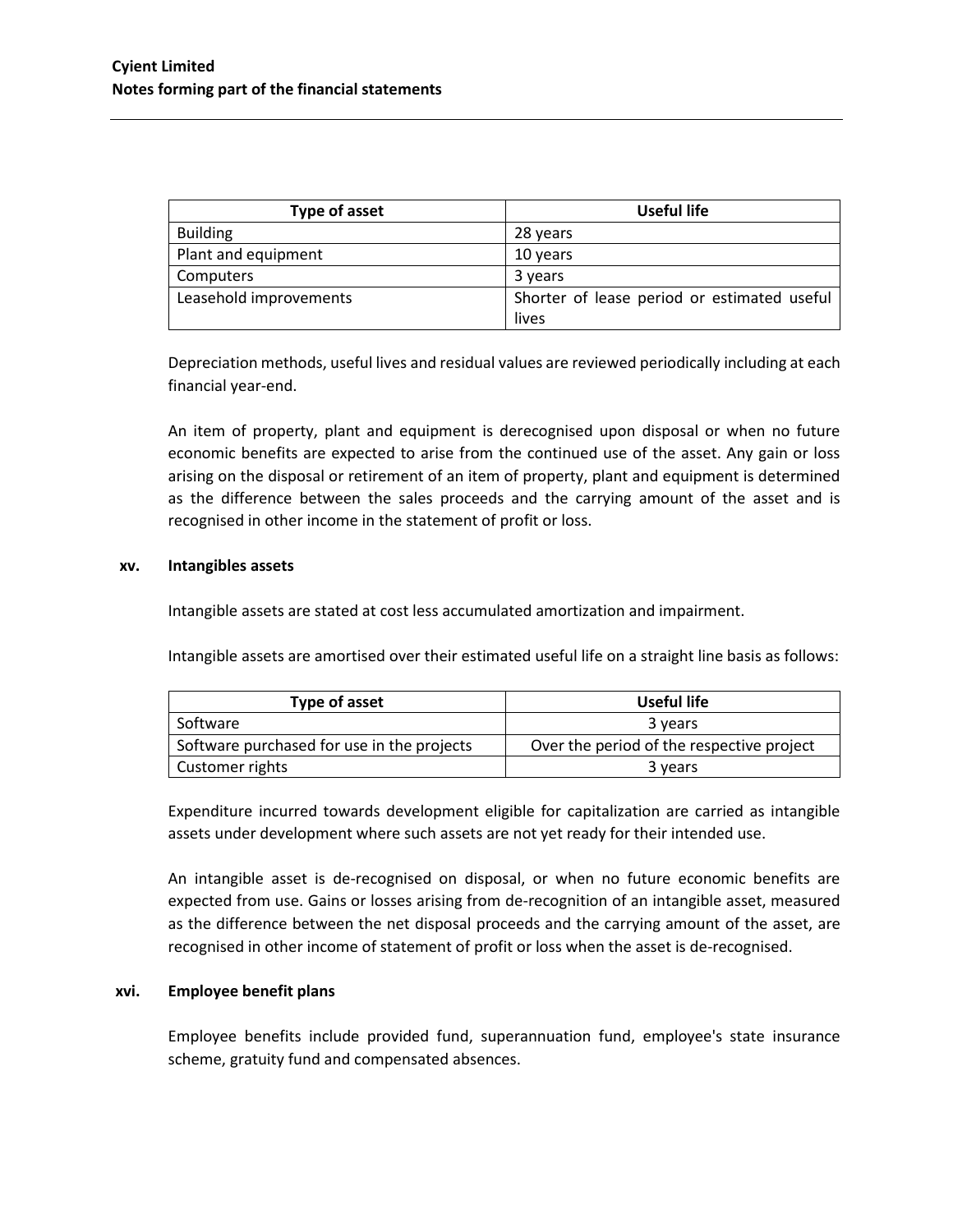### *Post-employment obligations:*

# *Defined contribution plans:*

Contributions in respect of Employees Provident Fund and Pension Fund which are defined contribution schemes, are made to a fund administered and managed by the Government of India and are charged as an expense based on the amount of contribution required to be made and when service are rendered by the employees.

Contributions under the superannuation plan which is a defined contribution scheme, are made to a fund administered and managed by the Life Insurance Corporation of India and are charged as an expense based on the amount of contribution required to be made and when services are rendered by the employees.

# *Defined benefit plans*

#### *Gratuity:*

The Company accounts for its liability towards Gratuity based on actuarial valuation made by an independent actuary as at the balance sheet date using projected unit credit method. The liability recognised in the balance sheet in respect of the gratuity plan is the present value of the defined benefit obligation at the end of the reporting period less the fair value of the plan assets.

The present value of the defined benefit obligation is determined by discounting the estimated future cash outflows by reference to market yields at the end of the reporting period on government bonds that have terms approximating to the terms of the related obligation. The net interest cost is calculated by applying the discount rate to the net balance of the defined obligation and the fair value of plan assets. This cost is included in the employee benefit expense in the statement of profit and loss. Remeasurement gains and losses arising from experience adjustments and changes in actuarial assumptions are recognised in the period in which they occur, directly in other comprehensive income. Changes in the present value of the defined benefit obligation resulting from plan amendments or curtailments are recognised immediately in the statement of profit and loss as past service cost.

# *Compensated absences:*

The employees of the Company are entitled to compensated absences. The employees can carryforward a portion of the unutilised accrued compensated absence and utilise it in future periods or receive cash compensation at retirement or termination of employment for the unutilised accrued compensated absence. The Company records an obligation for compensated absences in the period in which the employee renders the services that increase this entitlement. The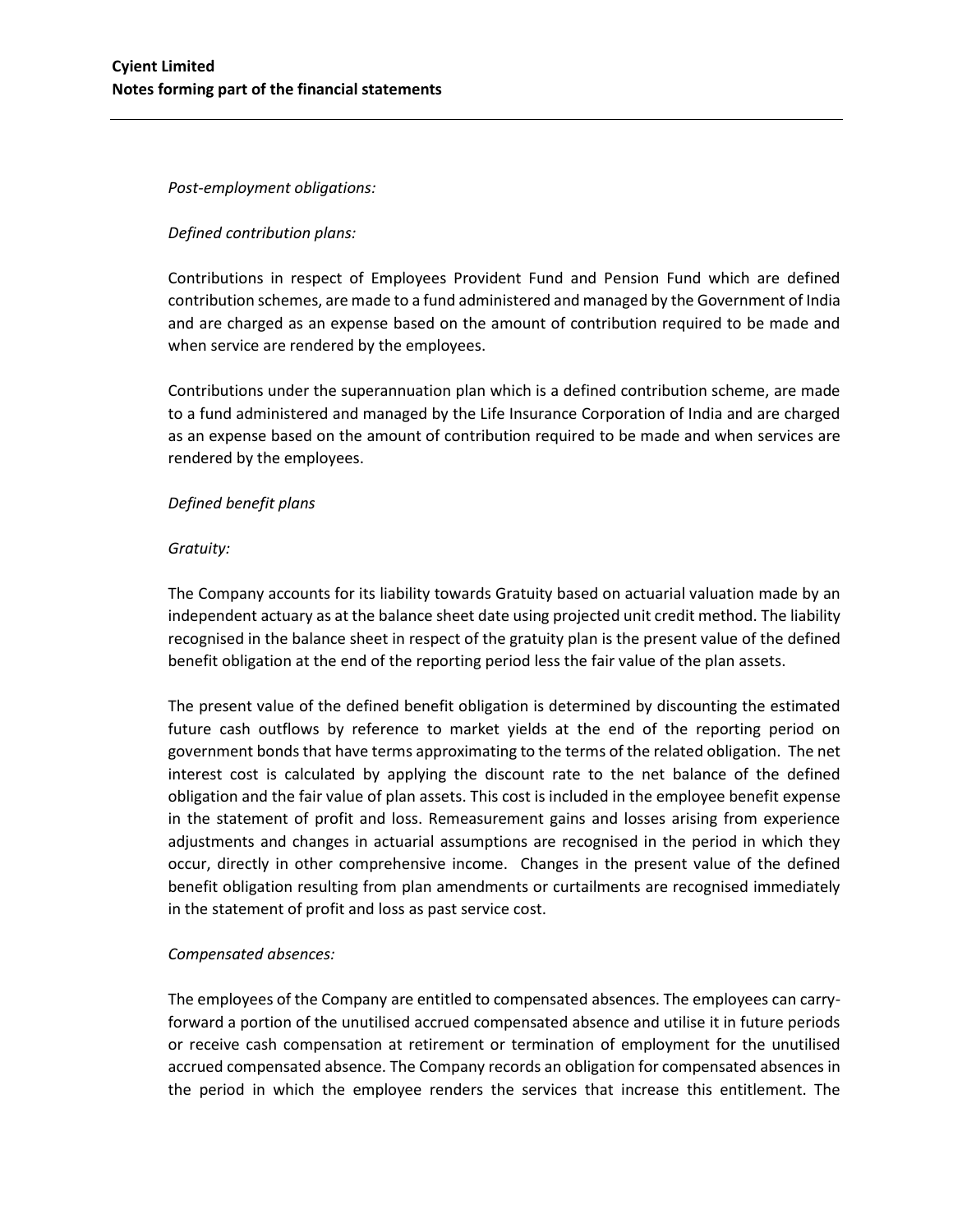Company measures the expected cost of compensated absence based on actuarial valuation made by an independent actuary as at the balance sheet date on projected unit credit method. *Other short-term employee benefits*

Other short-term employee benefits, including overseas social security contributions and performance incentives expected to be paid in exchange for the services rendered by employees are recognised during the period when the employee renders service*.*

#### **xvii. Financial instruments**

# **(A) Initial recognition:**

Financial assets and financial liabilities are recognised when a Company entity becomes a party to the contractual provisions of the instruments. Financial assets and financial liabilities are initially measured at fair value. Transaction costs that are directly attributable to the acquisition or issue of financial assets and financial liabilities (other than financial assets and financial liabilities at fair value through profit or loss) are added to or deducted from the fair value of the financial asset or financial liabilities, as appropriate, on initial recognition. Transaction costs directly attributable to the acquisition of financial assets or liabilities at fair value through profit or loss are recognized immediately in profit or loss.

# **(B) Subsequent measurement:**

# **a. Non-derivative financial instruments:**

- **i) Financial assets carried at amortised cost:** A financial asset is subsequently measured at amortised cost if it is held within a business model whose objective is to hold the asset in order to collect contractual cash flows and the contractual terms of the financial asset give rise on specified dates to cash flows that are solely payments of principal and interest on the principal amount outstanding.
- ii) **Financial assets at fair value through other comprehensive income:** A financial asset is subsequently measured at fair value through other comprehensive income if it is held within a business model whose objective is achieved by both collecting contractual cash flows and selling financial assets and the contractual terms of the financial asset give rise on specified dates to cash flows that are solely payments of principal and interest on the principal amount outstanding. The Company may also make an irrevocable election for its investments which are classified as equity instruments to present the subsequent changes in fair value in other comprehensive income based on its business model.
- **iii) Financial assets at fair value through profit or loss:** A financial asset which is not classified in any of the above categories are subsequently fair valued through profit or loss.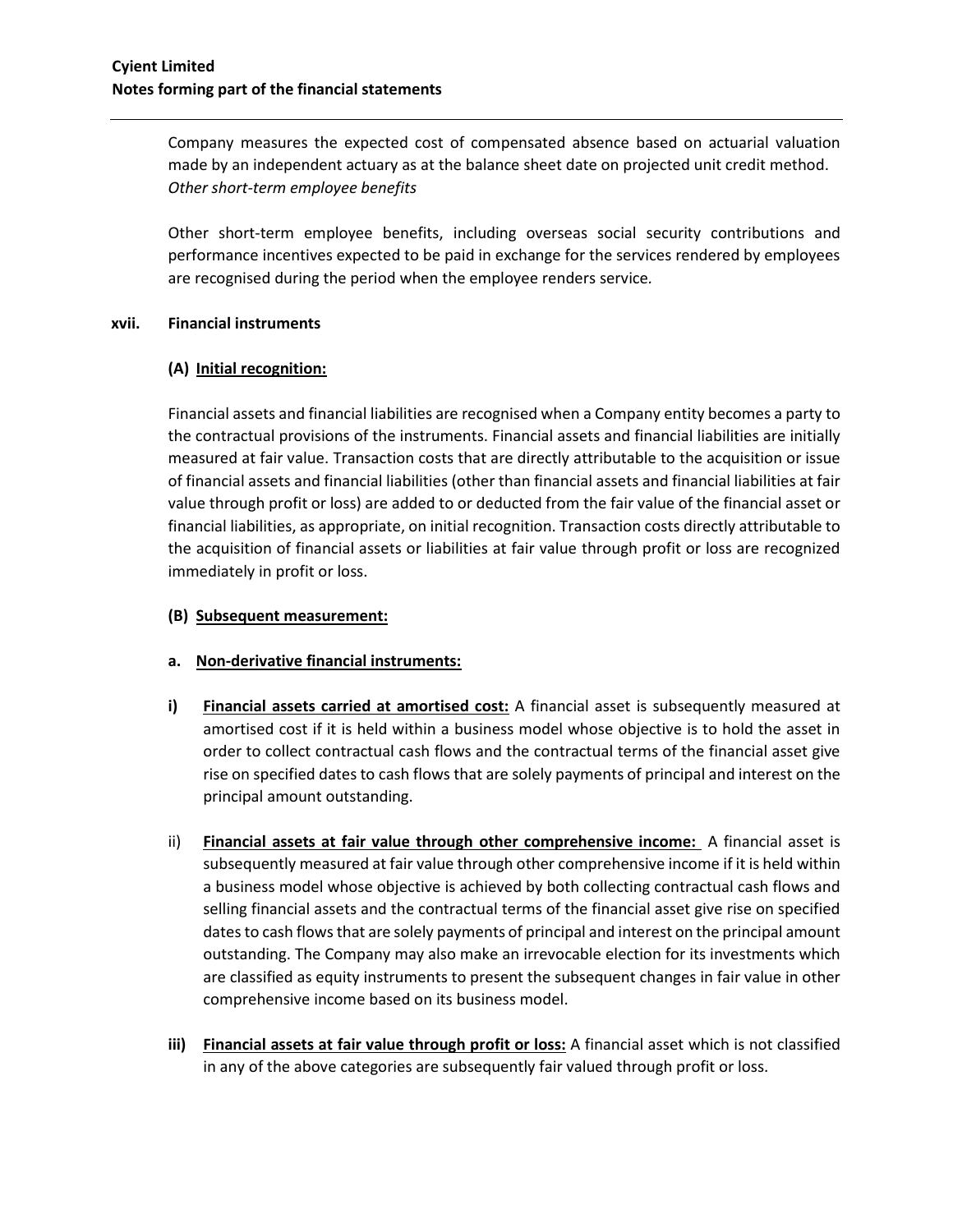- **iv) Financial liabilities:** Financial liabilities are subsequently carried at amortized cost using the effective interest method, except for contingent consideration recognized in a business combination which is subsequently measured at fair value through profit and loss. For trade and other payables maturing within one year from the Balance Sheet date, the carrying amounts approximate fair value due to the short maturity of these instruments.
- v) **Investment in subsidiaries:** Investment in subsidiaries is carried at cost in the separate financial statements.

# **b. Derivative financial instruments:**

The Company enters into a variety of derivative financial instruments to manage its exposure to foreign exchange rate risks, including foreign exchange forward contracts. Further details of derivative financial instruments are disclosed in note 27.

Derivatives are initially recognised at fair value at the date the derivative contracts are entered into and are subsequently remeasured to their fair value at the end of each reporting period. The resulting gain or loss is recognised in profit or loss immediately unless the derivative is designated and effective as a hedging instrument, in which event the timing of the recognition in profit or loss depends on the nature of the hedging relationship and the nature of the hedged item.

#### Effective interest method

The effective interest method is a method of calculating the amortised cost of a debt instrument and of allocating interest income over the relevant period. The effective interest rate is the rate that exactly discounts estimated future cash receipts (including all fees and points paid or received that form an integral part of the effective interest rate, transaction costs and other premiums or discounts) through the expected life of the debt instrument, or, where appropriate, a shorter period, to the net carrying amount on initial recognition.

Income is recognised on an effective interest basis for debt instruments other than those financial assets classified as at FVTPL. Interest income is recognised in profit or loss and is included in the "Other income" line item.

# **c. Hedge accounting:**

The Company designates derivative contracts in a cash flow hedging relationship by applying the hedge accounting principles designated in a hedging relationship, used to hedge its risks associated with foreign currency fluctuations relating to highly probable forecast transactions.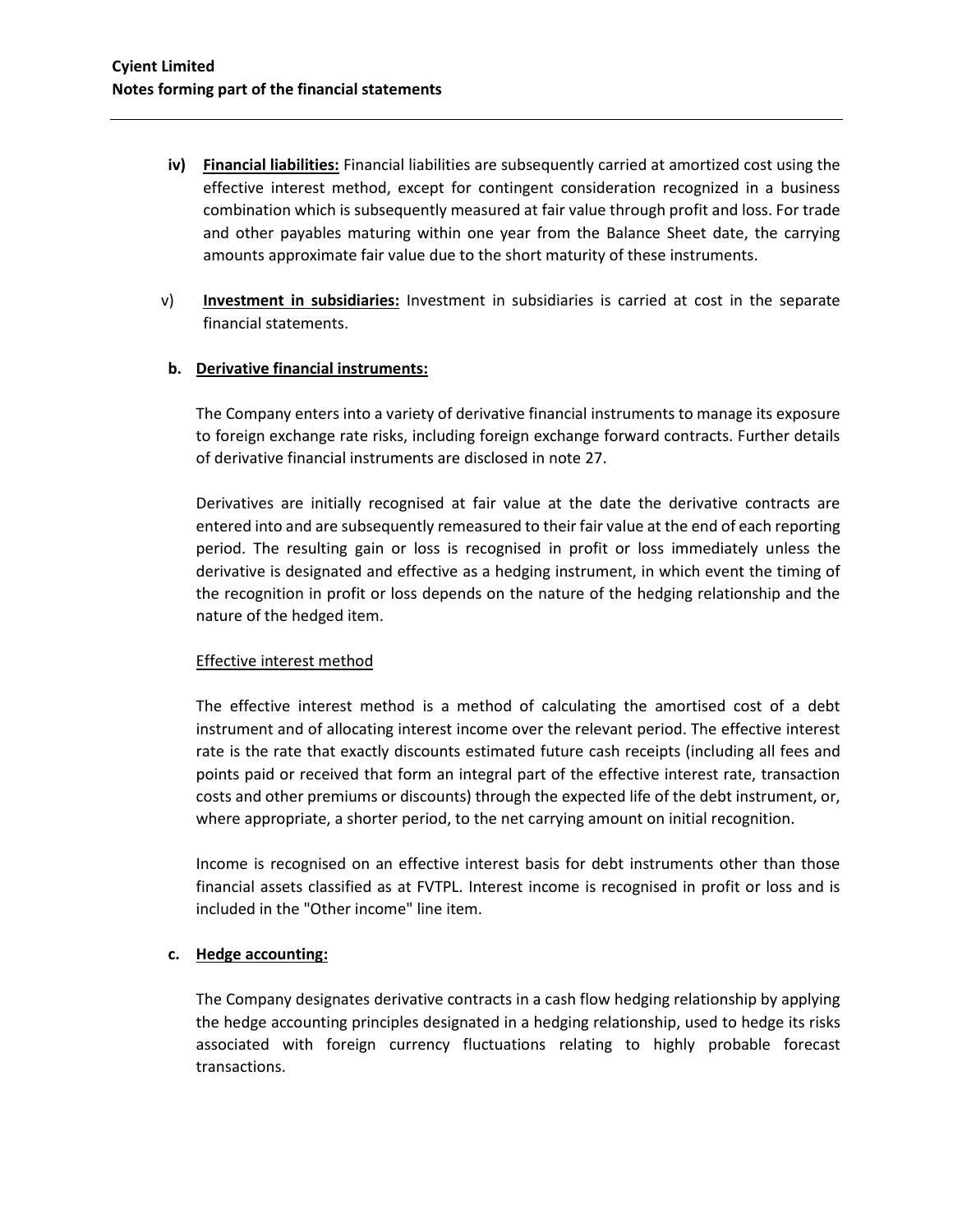At the inception of the hedge relationship, the entity documents the relationship between the hedging instrument and the hedged item, along with its risk management objectives and its strategy for undertaking various hedge transactions. Furthermore, at the inception of the hedge and on an ongoing basis, the Company documents whether the hedging instrument is highly effective in offsetting changes in fair values or cash flows of the hedged item attributable to the hedged risk.

These derivative contracts are stated at the fair value at each reporting date.

The effective portion of changes in the fair value of derivatives that are designated and qualify as cash flow hedges is recognised in other comprehensive income and accumulated under the heading of cash flow hedge reserve. The gain or loss relating to the ineffective portion is recognised immediately in statement of profit or loss, and is included in the 'other income' line item.

Amounts previously recognised in other comprehensive income and accumulated in equity relating to (effective portion as described above) are reclassified to profit or loss in the periods when the hedged item affects profit or loss, in the same line as the recognised hedged item.

Hedge accounting is discontinued when the hedging instrument expires or is sold, terminated, or exercised, or when it no longer qualifies for hedge accounting. Any gain or loss recognised in other comprehensive income and accumulated in equity at that time remains in equity and is recognised when the forecast transaction is ultimately recognised in profit or loss. When a forecast transaction is no longer expected to occur, the gain or loss accumulated in equity is recognised immediately in profit or loss.

# **(C) De-recognition of financial assets and liabilities:**

#### *Financial assets:*

The Company derecognizes a financial asset when the contractual rights to the cash flows from the asset expire, or when it transfers the financial asset and substantially all the risks and rewards of ownership of the asset to another party. If the Company retains substantially all the risks and rewards of ownership of a transferred financial asset, the Company continues to recognize the financial asset and also recognizes a collateralized borrowing for the proceeds received.

On de-recognition of a financial asset in its entirety, the difference between the asset's carrying amount and the sum of the consideration received and receivable and the cumulative gain or loss that had been recognised in other comprehensive income and accumulated in equity is recognised in profit or loss if such gain or loss would have otherwise been recognised in profit or loss on disposal of that financial asset.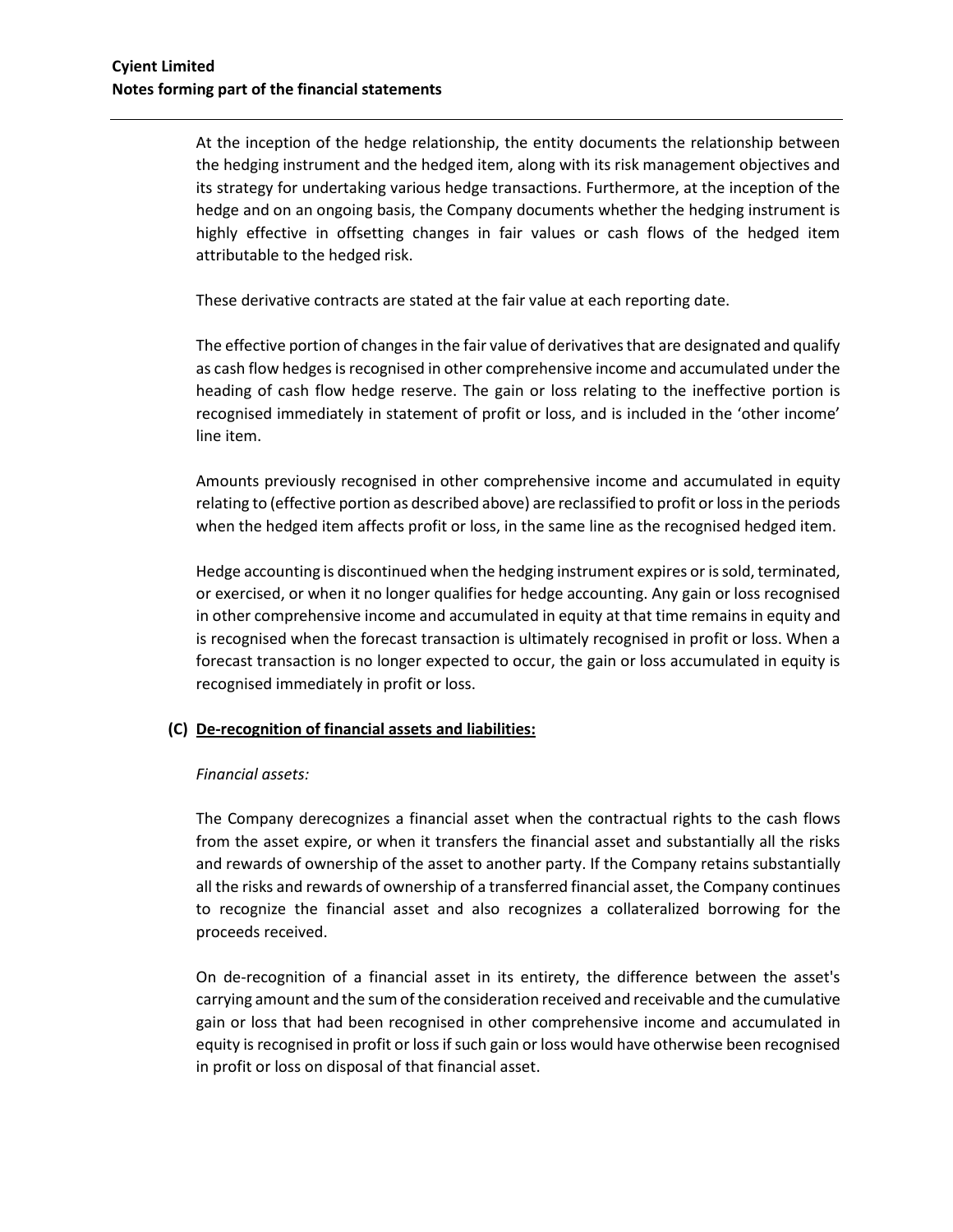#### *Financial liabilities:*

The Company derecognizes financial liabilities when, and only when, the Company's obligations are discharged, cancelled or have expired. The difference between the carrying amount of the financial liability derecognized and the consideration paid and payable is recognised in profit or loss.

# **(D) Foreign exchange gains and losses:**

- For foreign currency denominated financial assets measured at amortised cost and FVTPL, the exchange differences are recognised in profit or loss except for those which are designated as hedging instruments in a hedging relationship.
- Changes in the carrying amount of investments in equity instruments at FVTOCI relating to changes in foreign currency rates are recognised in other comprehensive income.
- For the purposes of recognizing foreign exchange gains and losses, FVTOCI debt instruments are treated as financial assets measured at amortised cost. Thus, the exchange differences on the amortised cost are recognised in profit or loss and other changes in the fair value of FVTOCI financial assets are recognised in other comprehensive income.
- For financial liabilities that are denominated in a foreign currency and are measured at amortised cost at the end of each reporting period, the foreign exchange gains and losses are determined based on the amortised cost of the instruments and are recognised in the statement of profit and loss.
- The fair value of financial liabilities denominated in a foreign currency is determined in that foreign currency and translated at the spot rate at the end of the reporting period. For financial liabilities that are measured at FVTPL, the foreign exchange component forms part of the fair value gains or losses and is recognised in profit or loss.

# **xviii. Determination of fair values**

In determining the fair value of its financial instruments, the Company uses a variety of methods and assumptions that are based on market conditions and risks existing at each reporting date. The methods used to determine fair value include discounted cash flow analysis, available quoted market prices and dealer quotes. All methods of assessing fair value result in general approximation of value, and such value may never actually be realized.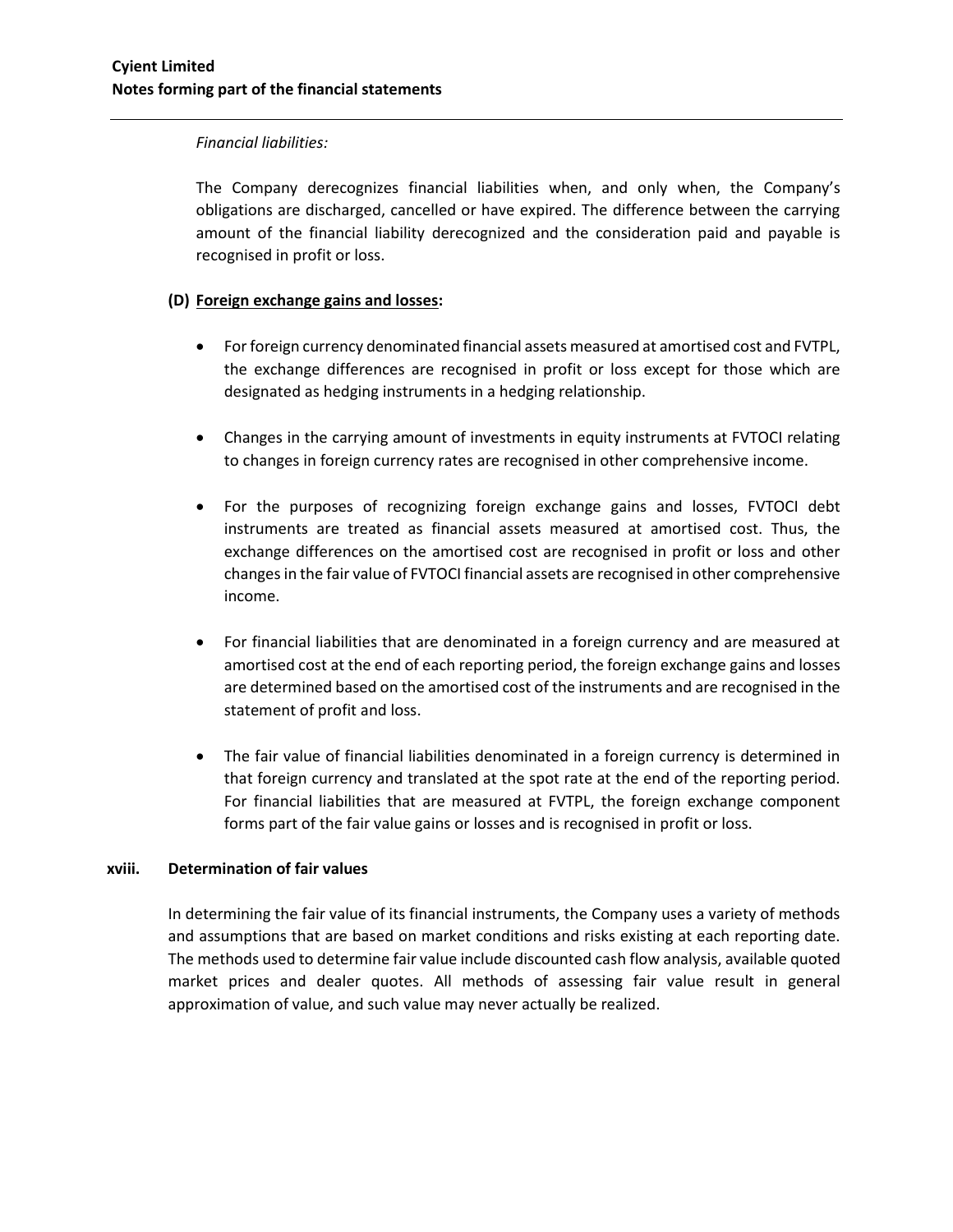#### **xix. Impairment of assets**

#### *a. Financial assets:*

The Company recognizes loss allowances using the expected credit loss (ECL) model for the financial assets which are not fair valued through profit or loss. Loss allowance for trade receivables with no significant financing component is measured at an amount equal to lifetime ECL. For all other financial assets, expected credit losses are measured at an amount equal to the 12-month ECL, unless there has been a significant increase in credit risk from initial recognition in which case those are measured at lifetime ECL. The amount of expected credit losses (or reversal) that is required to adjust the loss allowance at the reporting date to the amount that is required to be recognised is recognized as an impairment gain or loss in profit or loss.

For trade receivables only, the Company applies the simplified approach permitted by Ind AS 109 Financial Instruments, which requires expected lifetime losses to be recognised from initial recognition of the receivables. As a practical expedient, the Company uses a provision matrix to determine impairment loss of its trade receivables. The provision matrix is based on its historically observed default rates over the expected life of the trade receivable and is adjusted for forward looking estimates. The ECL loss allowance (or reversal) during the year is recognised in the statement of profit and loss.

- *b. Non-financial assets:*
- (i) Intangible assets, intangible assets under development and property, plant and equipment

Intangible assets, intangible assets under development and property, plant and equipment are evaluated for recoverability whenever events or changes in circumstances indicate that their carrying amounts may not be recoverable. For the purpose of impairment testing, the recoverable amount (i.e. the higher of the fair value less cost to sell and the value-in-use) is determined on an individual asset basis unless the asset does not generate cash flows that are largely independent of those from other assets. In such cases, the recoverable amount is determined for the CGU to which the asset belongs. Intangible assets under development are tested for impairment annually.

If such assets are considered to be impaired, the impairment to be recognized in the Statement of Profit and Loss is measured by the amount by which the carrying value of the asset exceeds the estimated recoverable amount of the asset. An impairment loss is reversed in the statement of profit and loss if there has been a change in the estimates used to determine the recoverable amount. The carrying amount of the asset is increased to its revised recoverable amount, provided that this amount does not exceed the carrying amount that would have been determined (net of any accumulated amortization or depreciation) had no impairment loss been recognized for the asset in prior years.